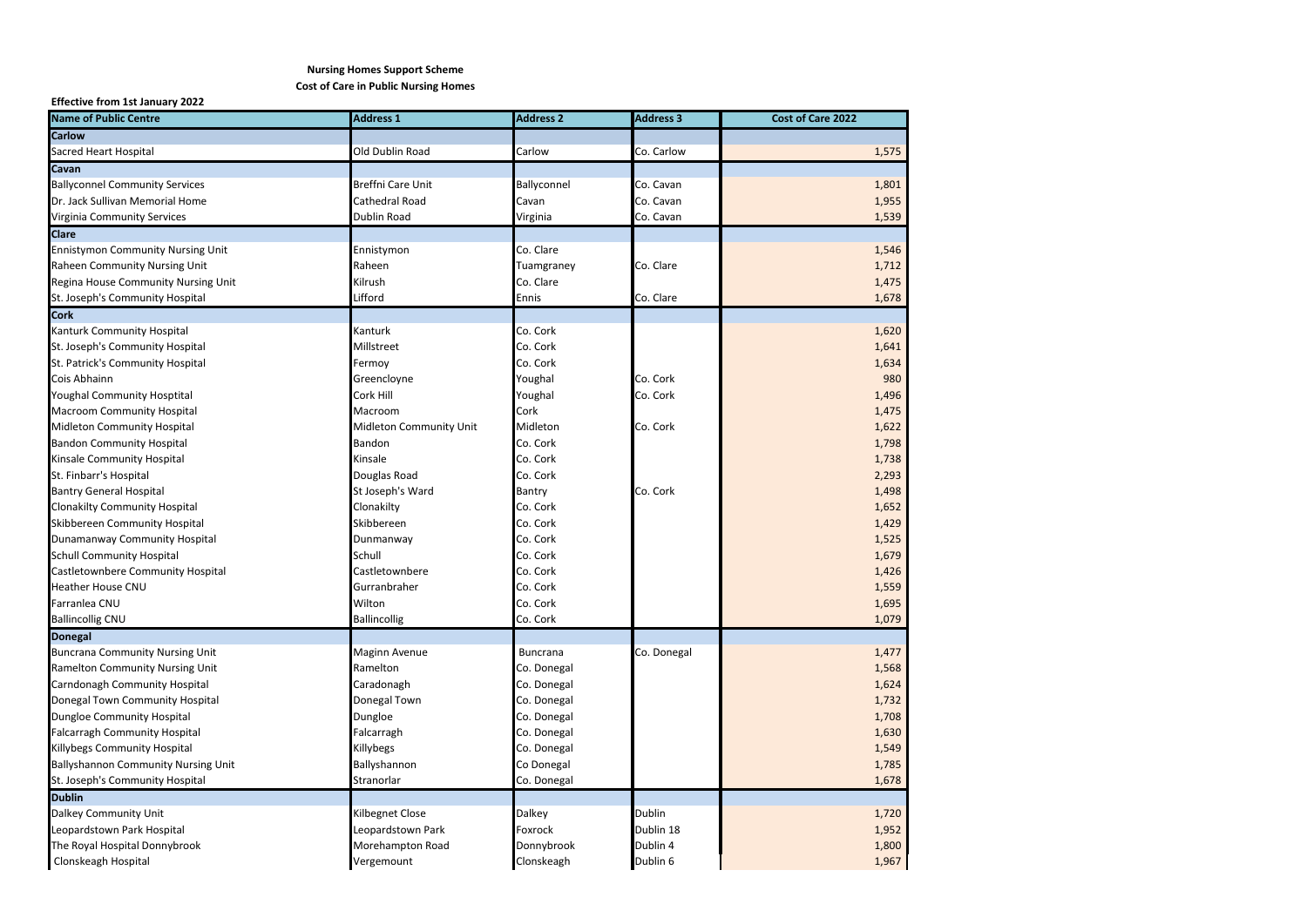| Tynan North Community Unit                | Crooksling                    | <b>Brittas</b>     | Dublin       | 1,902 |
|-------------------------------------------|-------------------------------|--------------------|--------------|-------|
| Peamount Hospital                         | Newcastle                     | Dublin             |              | 1,608 |
| Cherry Orchard Hospital                   | <b>Ballyfermot Road</b>       | Ballyfermot        | Dublin 10    | 2,194 |
| Our Lady's Hospice                        | <b>Harold's Cross</b>         | Dublin 6W          |              | 1,242 |
| <b>Belvilla Community Unit</b>            | 129 South Circular Road       | Dublin 8           |              | 1,875 |
| Hollybrook Lodge (St. James' Hospital)    | James's Street                | Dublin 8           |              | 1,460 |
| <b>Meath Community Hospital</b>           | 1-9 Heytesbury Street         | Dublin 8           |              | 1,890 |
| Lusk Community Unit                       | <b>Station Road</b>           | Lusk               | Dublin       | 1,566 |
| <b>Clarehaven Nursing Home</b>            | St Canice Road                | Finglas            | Dublin 11    | 2,078 |
| Seanchara Community Unit                  | <b>St Cancies</b>             | Glasnevin          | Dublin 11    | 2,078 |
| Cuan Ros                                  | Navan Road                    | Dublin 7           |              | 1,686 |
| St. Mary's Hospital, Phoenix Park         | Phoenix Park                  | Chapelizod         | Dublin 20    | 2,058 |
| Raheny Community Nursing Unit             | Harmonstown Road              | Raheny             | Dublin 5     | 1,416 |
| Galway                                    |                               |                    |              |       |
| Aras Mac Dara                             | <b>Community Nursing Unit</b> | Carraroe           | Co. Galway   | 1,881 |
| Aras Mhuire Community Nursing Unit        | Dublin Road                   | Tuam               | Co. Galway   | 1,421 |
| Aras Ronan                                | Inishmore                     | Aran Islands       | Co. Galway   | 1,940 |
| <b>Ballinasloe Community Nursing Unit</b> | Creagh                        | <b>Ballinasloe</b> | Co. Galway   | 1,392 |
| St Anne's Community Nursing Home          | <b>Westport Road</b>          | Clifden            | Co. Galway   | 1,651 |
| St Brendan's Home                         | Loughrea                      | Co. Galway         |              | 1,548 |
| Merlin Park CNU (Unit 5 & 6)              | Merlin Park Hospital          | Dublin Road        | Co. Galway   | 1,664 |
| <b>Kerry</b>                              |                               |                    |              |       |
| Caherciveen Community Hospital            | Caherciveen                   | Co. Kerry          |              | 1,548 |
| Listowel Community Hospital               | St Jospeh's Unit              | Listowel           | Co. Kerry    | 1,522 |
| Tralee CNU                                | Killerisk Road                | Tralee             | Co. Kerry    | 1,353 |
| St. Columbanus Home                       | St Margaret's Road            | Killarney          | Co. Kerry    | 1,518 |
| West Kerry Community Hospital             | Dingle                        | Co. Kerry          |              | 1,439 |
| Kenmare Community Hospital                | Killarney Road                | Kenmare            | Co. Kerry    | 1,670 |
| <b>Kildare</b>                            |                               |                    |              |       |
| Maynooth Community Unit                   | Leinster Street               | Maynooth           | Co. Kildare  | 1,870 |
| St. Vincent's Hospital                    | Athy                          | Co. Kildare        |              | 1,736 |
| Kilkenny                                  |                               |                    |              |       |
| St. Columba's Hospital                    | Thomastown                    | Co. Kilkenny       |              | 1,815 |
|                                           |                               |                    |              |       |
| Laois                                     |                               |                    |              |       |
| Abbeyleix District Hospital               | Abbeyleix                     | Co. Laois          |              | 2,537 |
| St Vincent's Hospital                     | Mountmellick                  | Co. Laois          |              | 2,060 |
| St. Brigid's Hospital, Shaen              | Shaen Portlaoise              | Portlaoise         | Co. Laois    | 2,428 |
| Leitrim                                   |                               |                    |              |       |
| Arus Breffni                              | Manorhamilton                 | Co. Leitrim        |              | 1,417 |
| Arus Carolan                              | Mohill                        | Co. Leitrim        |              | 1,224 |
| <b>Ballinamore Community Nursing Unit</b> | Tully                         | Ballinamore        | Co. Leitrim  | 1,597 |
| St Patrick's Community Hospital           | Summerhill                    | Carrick on Shannon | Co. Leitrim  | 1,890 |
| <b>Limerick</b>                           |                               |                    |              |       |
| St. Camillus' Community Hospital          | Shelbourne Road               | Limerick           | Co Limerick  | 1,678 |
| St. Ita's Community Hospital              | Newcastle West                | Co Limerick        |              | 1,730 |
| Longford                                  |                               |                    |              |       |
| St. Joseph's Care Centre                  | Dublin Road                   | Longford           | Co. Longford | 2,078 |
| Louth                                     |                               |                    |              |       |
| St Marys Hospital - Drogheda              | Dublin Road                   | Drogheda           | Co. Louth    | 1,877 |
| <b>Boyne View House</b>                   | Dublin Road                   | Drogheda           | Co Louth     | 1,877 |